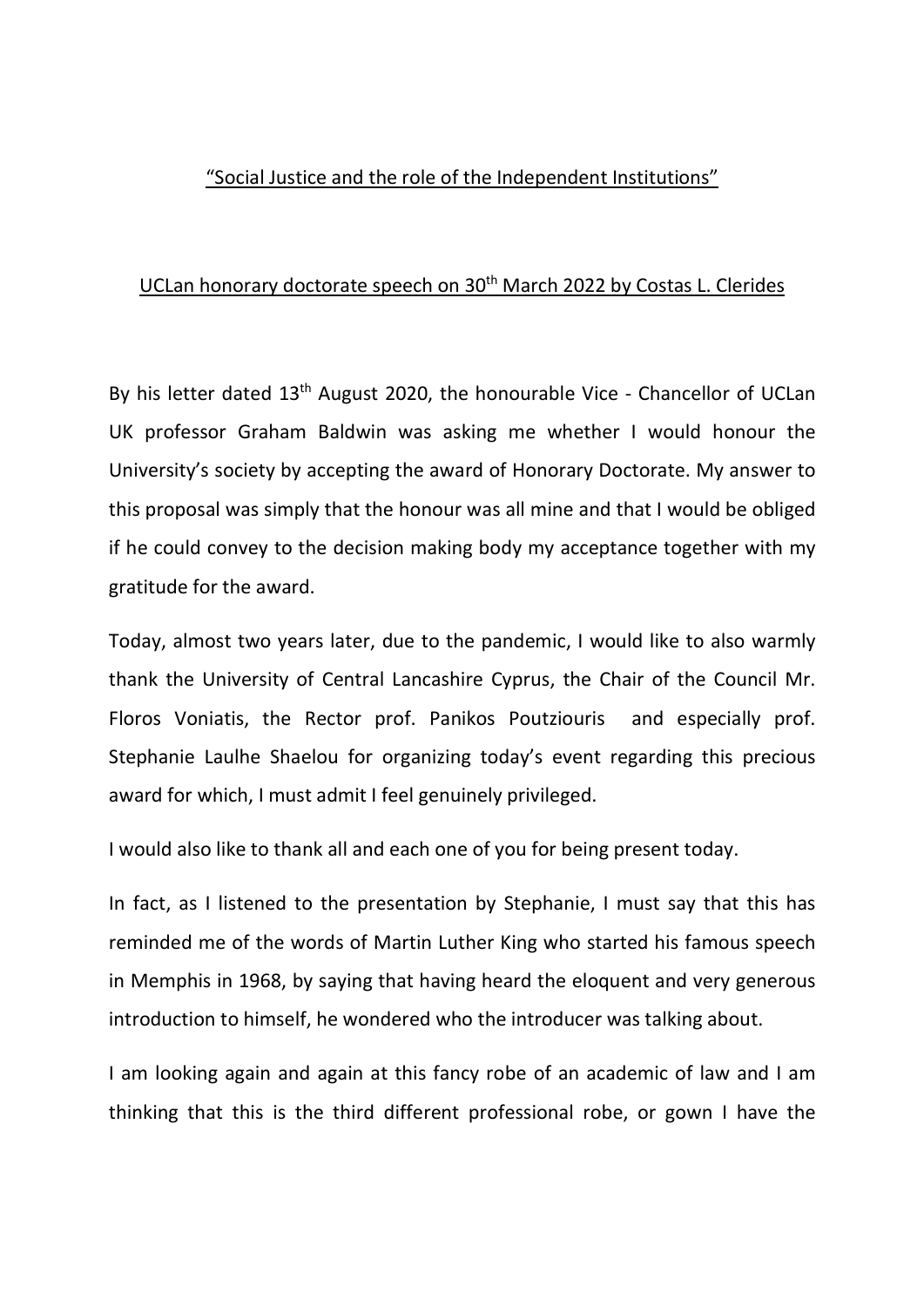honour of wearing in a lifetime, having started with the black barrister's gown back in the 70s and swapping it later on in the 80s with the very heavy indeed, judge's robe.

The Right Honourable Sir Lindsay Hoyle, MP and Speaker of the House of Commons who has recently visited Cyprus, was as I understand, the last person to have received the Honorary Fellowship from UCLan as recently as on last December. He had this to say during the award ceremony, inter alia:

> "UCLan is a place where challenge is welcomed, opportunity is fostered and diversity celebrated. When I Iooked at the other recipients of this award, it once again reinforces this message. Lancashire truly has a diverse mix of people with a wide range of talents that have contributed to developments not just in Lancashire but further afield."

I must say that I fully endorse his words.

It is true that during my term of office as Attorney General of the Cyprus Republic, I had had the opportunity of creating a close relationship with many members of the local academic staff of UCLan Cyprus and I also had the rewarding experience of participating in some of the University's important activities. The contribution of UCLan Cyprus towards the promotion of learning and understanding the law, the concept of the rule of law and the legal order, is very significant indeed. I will be very happy and eager to continue contributing in any productive way in promoting the aims and objectives of the University and to participate in its future events.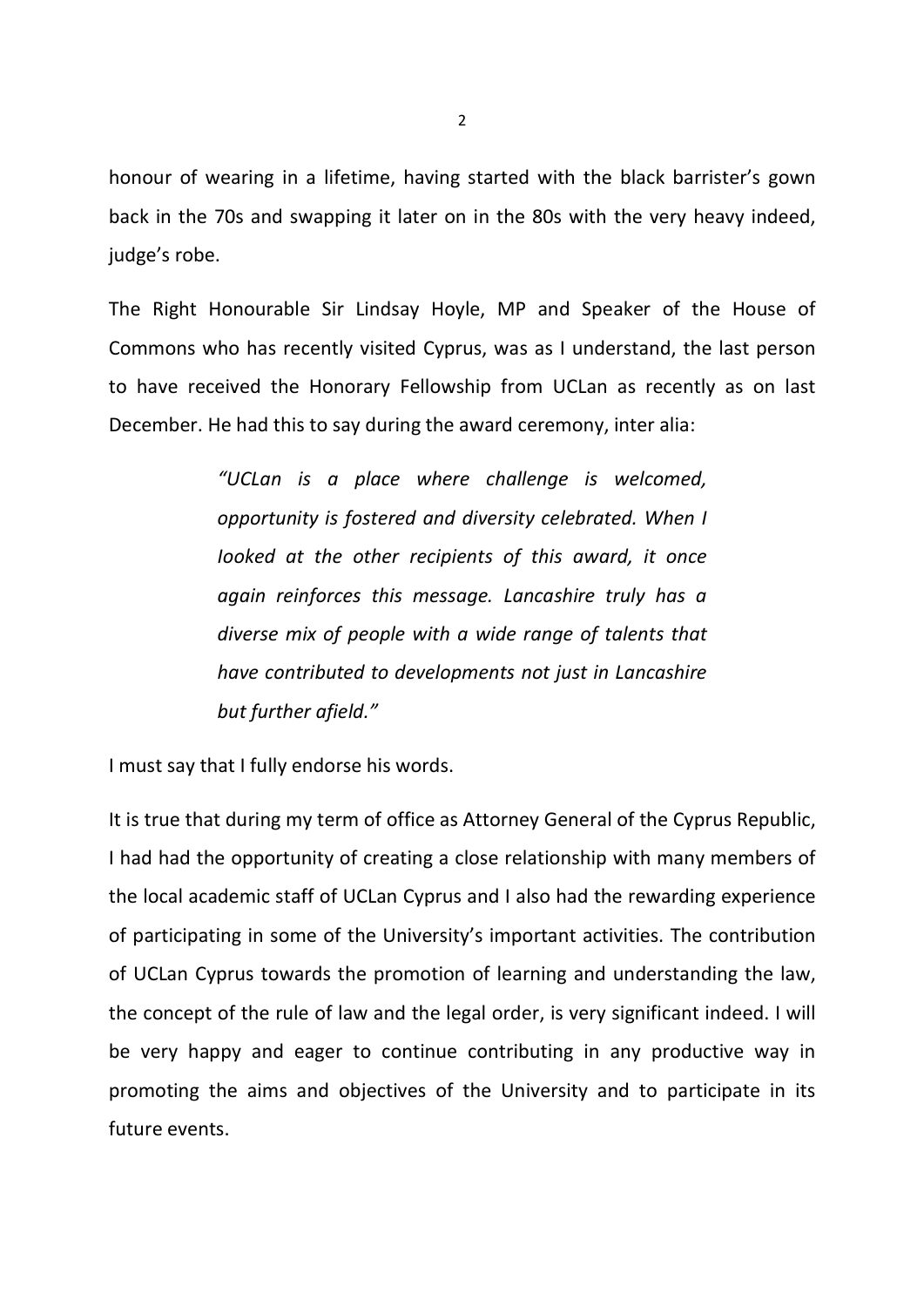Special reference must be made in this respect, to the launching by UCLan Cyprus of the very promising indeed Centre for the Rule of Law and European Values which is a new Jean Monnet Centre of Excellence, funded by the European Union under the Erasmus + programme 2021 – 2027 and is directed by Stephanie. This project will contribute to a significant degree to the aim of safeguarding the rule of law and European values and I feel honored to be able to contribute by participating in the Advisory Scientific Board.

As recently as on the 20<sup>nd</sup> of February, the world has celebrated the Social Justice Day, as it invariably does every year. Social justice is an ideal situation of nondiscriminatory and unbiased relations between an individual and the society, in which every member of a society and every citizen of this world is dealt with fairly, without discrimination dependent on race, gender, nationality, color, wealth and so forth.

The Cyprus Constitution enshrines equality in the following words:

## "Article 28

1. All persons are equal before the law, the administration and justice and are entitled to equal protection thereof and treatment thereby.

2. Every person shall enjoy all the rights and liberties provided for in this Constitution without any direct or indirect discrimination against any person on the ground of his community, race, religion, language, sex, political or other convictions, national or social descent, birth,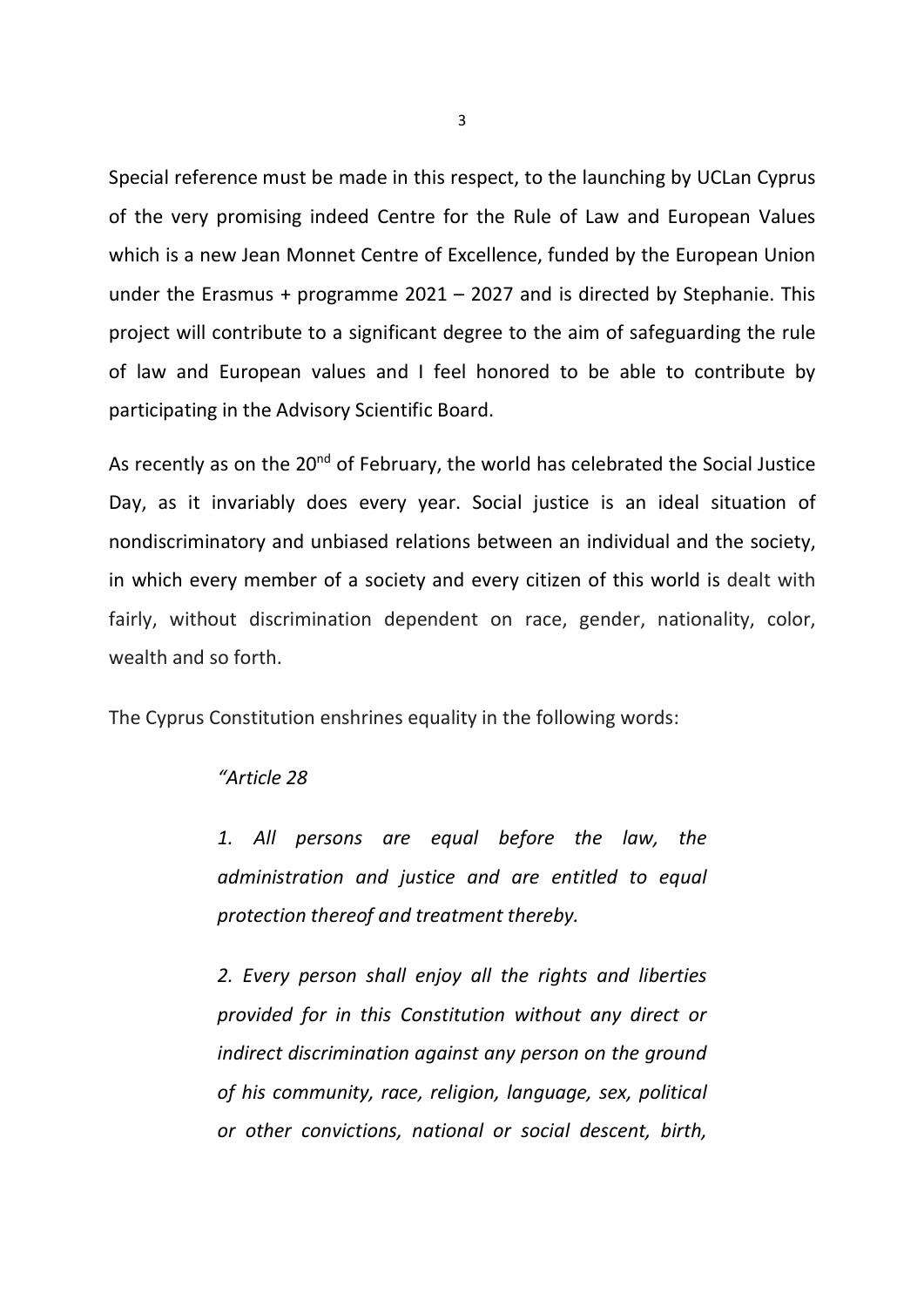colour, wealth, social class, or on any ground whatsoever, unless there is express provision to the contrary in this Constitution."

These are really big words. Unfortunately however, in practice they remain on many occasions nothing more than words and their implementation is considered as a wishful thinking. Nobody can deny of course that much progress has been achieved since the establishment of the Republic in 1960 in promoting equality and general social justice. Progress, both in the sphere of enacting good laws promoting equality and the absence of discrimination in many sectors of life, as well as progress in reaching a better understanding of the problems and in cultivating a proper mentality, which is always a necessary prerequisite in achieving the goal. The prevailing situation is still, however far from being satisfactory. Inequality of pay, sex discrimination, racism, favoritism and so many other discriminatory behaviors are still present in our lives.

My experience as a judge for 25 years, tells me this:

It is always good and absolutely necessary to have comprehensive and detailed pieces of legislation which aim at hindering and prohibiting every kind of discrimination, maladministration and inequality of opportunities. All these obligatory provisions operate as hurdles in the way of social injustice. Unfortunately, however, these measures do not suffice. We must always have in mind that all these good laws are not only made by people, but they are also put into force by people. They are put into force by people in key positions who are appointed or elected in their posts. And the elevation to these posts is not always

4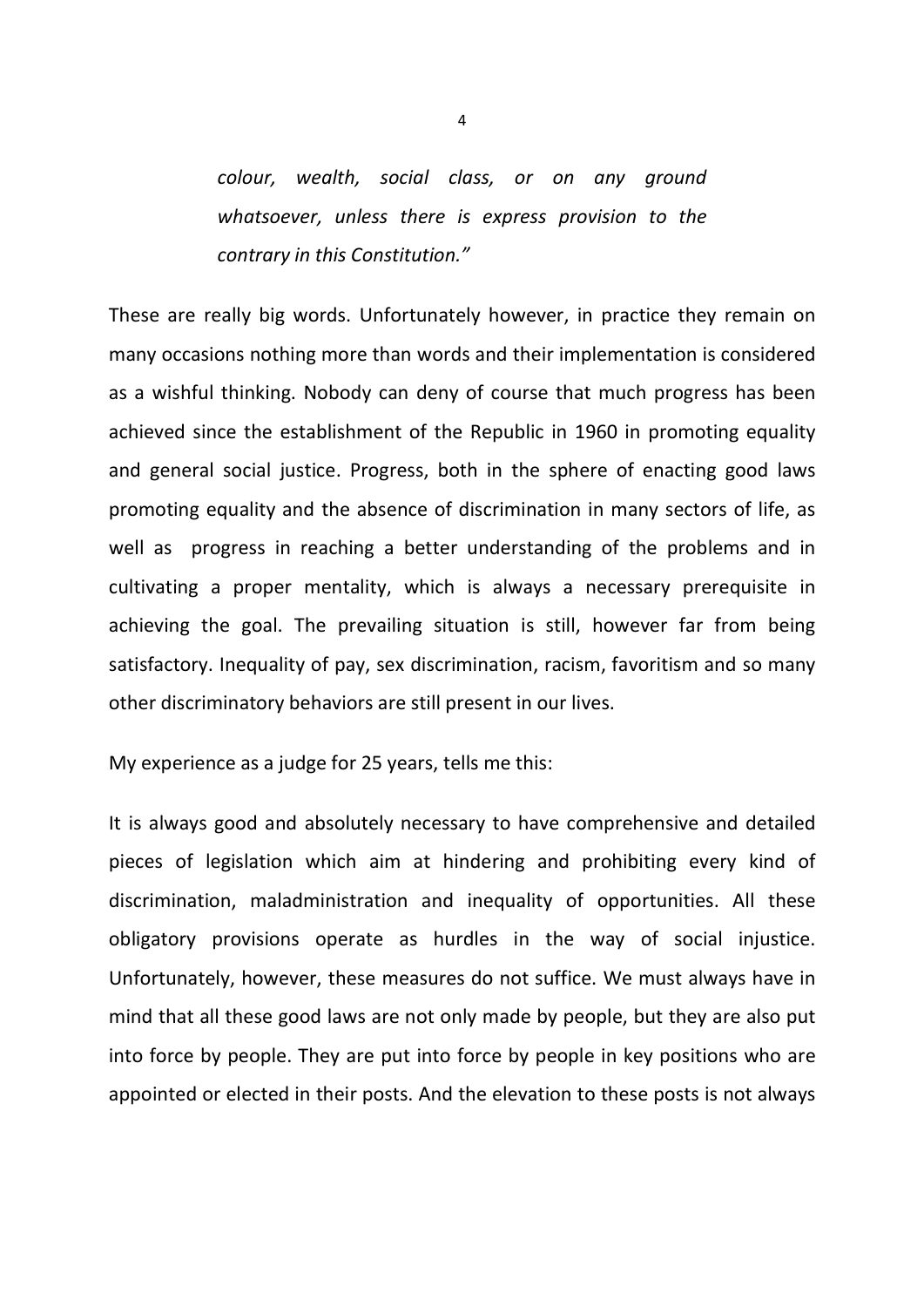based on merit and qualifications but on other, extraneous criteria which seem to prevail sometimes in the minds of the decision makers or of the voters.

My judicial experience says that they were not rare at all the situations which formed the subject matter of citizens' recourses to the Supreme Court (now to the Administrative Court) by means of which the applicants were successfully raising questions of discriminatory situations and instances of unequal treatment or of failing to employ the established principles and legal criteria which must be used as prescribed by the law and by the jurisprudence, in reaching administrative decisions. As judges of this Republic, we tried to rectify these unacceptable situations through judgments by which the offensive decisions were quashed and in some extreme cases by including in the judgment text strong words reproaching the wrong doers. But again, that did not exactly rectify things, as merely to quash a bad decision, does not always deter the decision maker from repetition and it cannot guarantee the restoration of justice anyway.

In criminal cases, the experience of a judge is in many instances traumatic. In his judicial capacity, he is called upon to apply human justice. Retribution and deterrence are in some cases, the factors to be taken into consideration in passing a sentence for serious crimes, without of course leaving aside the need for individualization according to the special circumstances pertaining to the accused and to the nature of the offence. The accused is most certainly going to have a fair trial and a fair treatment without passion, hatred or prejudice. The problem however, lies elsewhere. Did the society provide to the accused through his life, all the necessary prerequisites and equal opportunities which would allow him to be brought up and behave as a law abiding member of the society? That

5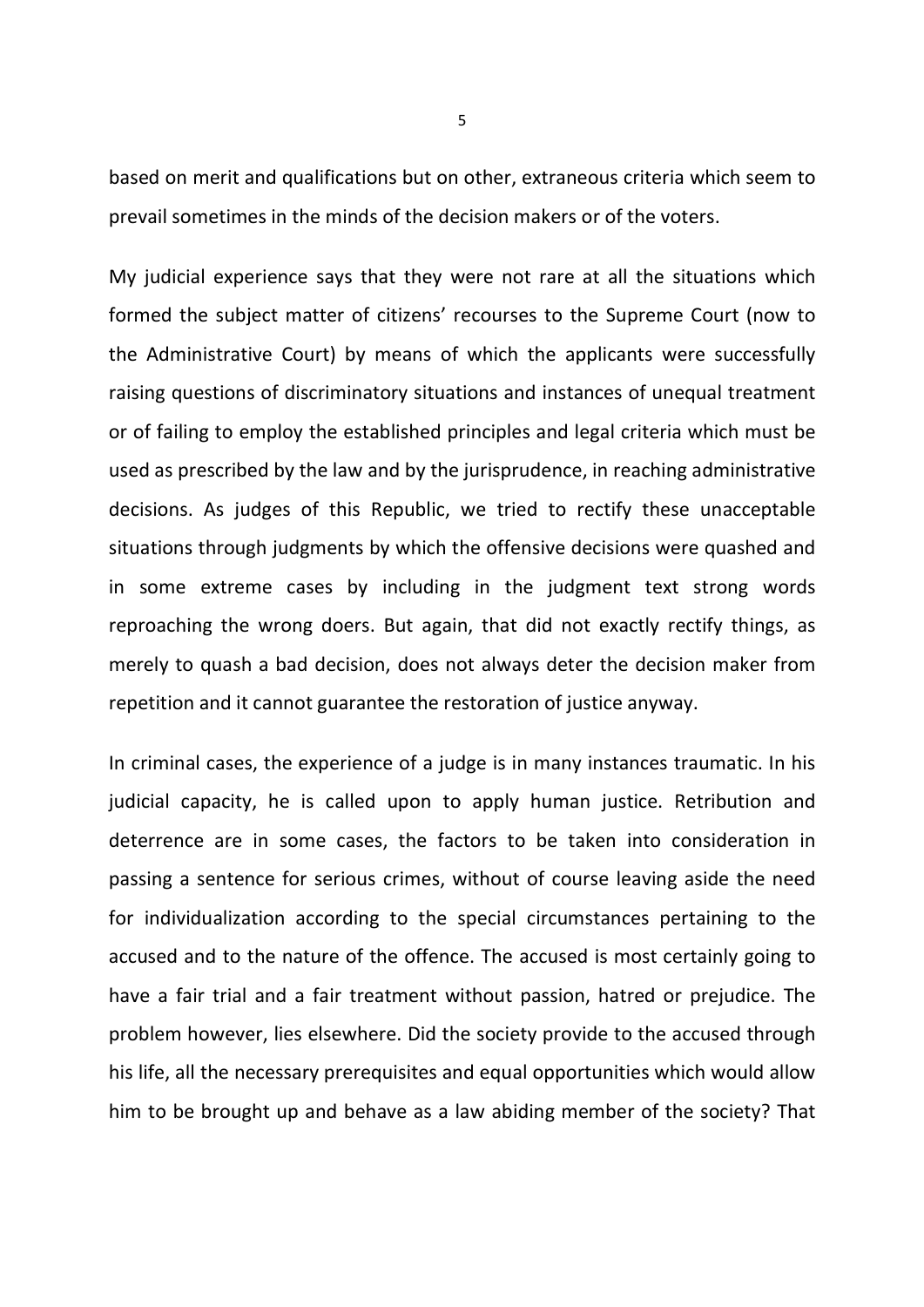same society which is now calling for severe punishment through the judge acting on its behalf? Or maybe this same society was shutting its eyes and turning its back to problems like poverty, lack of care and attention, domestic violence and so many other negative factors? How is the judge handling situations of young offenders, who, unlike the judge himself and his own children they had no real opportunities and no proper environment during their tender years of life? To strike a balance between the need on the one hand to impose a deterrent sentence and to give another chance on the other hand to the accused who was so unjustly treated by the society, is not always an easy task.

And being on the subject of equality of opportunities, one must remember that the existence of this element as the corner stone of social justice is not sufficient on its own. As Ha-Joon Chang, a South Korean institutional economist has rightly observed:

> "Equality of opportunity is not enough. Unless we create an environment where everyone is guaranteed some minimum capabilities through some guarantee of minimum income, education, and healthcare, we cannot say that we have fair competition. When some people have to run a 100 metre race with sandbags on their legs, the fact that no one is allowed to have a head start does not make the race fair. Equality of opportunity is absolutely necessary but not sufficient in building a genuinely fair and efficient society."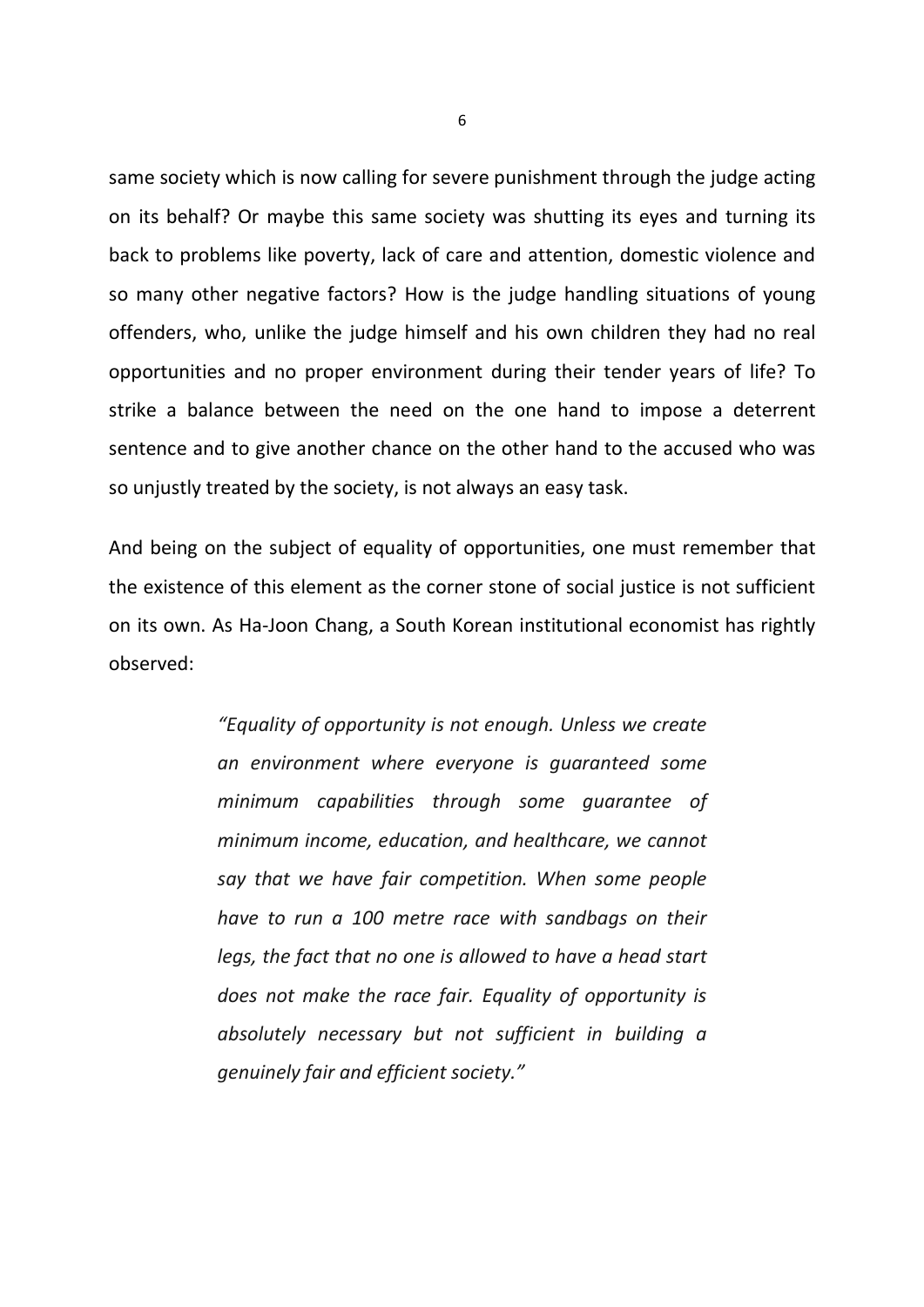In any event, everyone agrees that justice and the rule of law are the last resort and shelter of every citizen who is suffering from the results of any form of social injustice.

The proper administration of justice, however, must have three main characteristics:

1. It must be applied by courts which are fully independent.

2. It must be sufficiently effective.

3. It must not be delayed.

So far as the independence and the integrity of the judiciary in our country are concerned, these cannot be disputed in general terms. There are, however problems which sometimes arise, relating to situations of absence of the element of objective and not subjective impartiality. The well known dictum of Lord Hewart that "Justice must not only be done, but must also be seemed to be done" is not always strictly observed, due to practical problems arising mainly out of the small size of the country and its population, a factor which makes it difficult to avoid situations of relations between judges, lawyers and litigants.

Another negative factor is often quoted as being the power given to the President of the Republic by the Constitution, to appoint all the judges of the Supreme Court without any restriction other than possessing the specified qualifications. In theory, this gives an enormous power and a free hand to the head of the Executive to effect political appointments of lawyers to the highest posts of an otherwise independent judiciary. Fortunately, however, by what it can be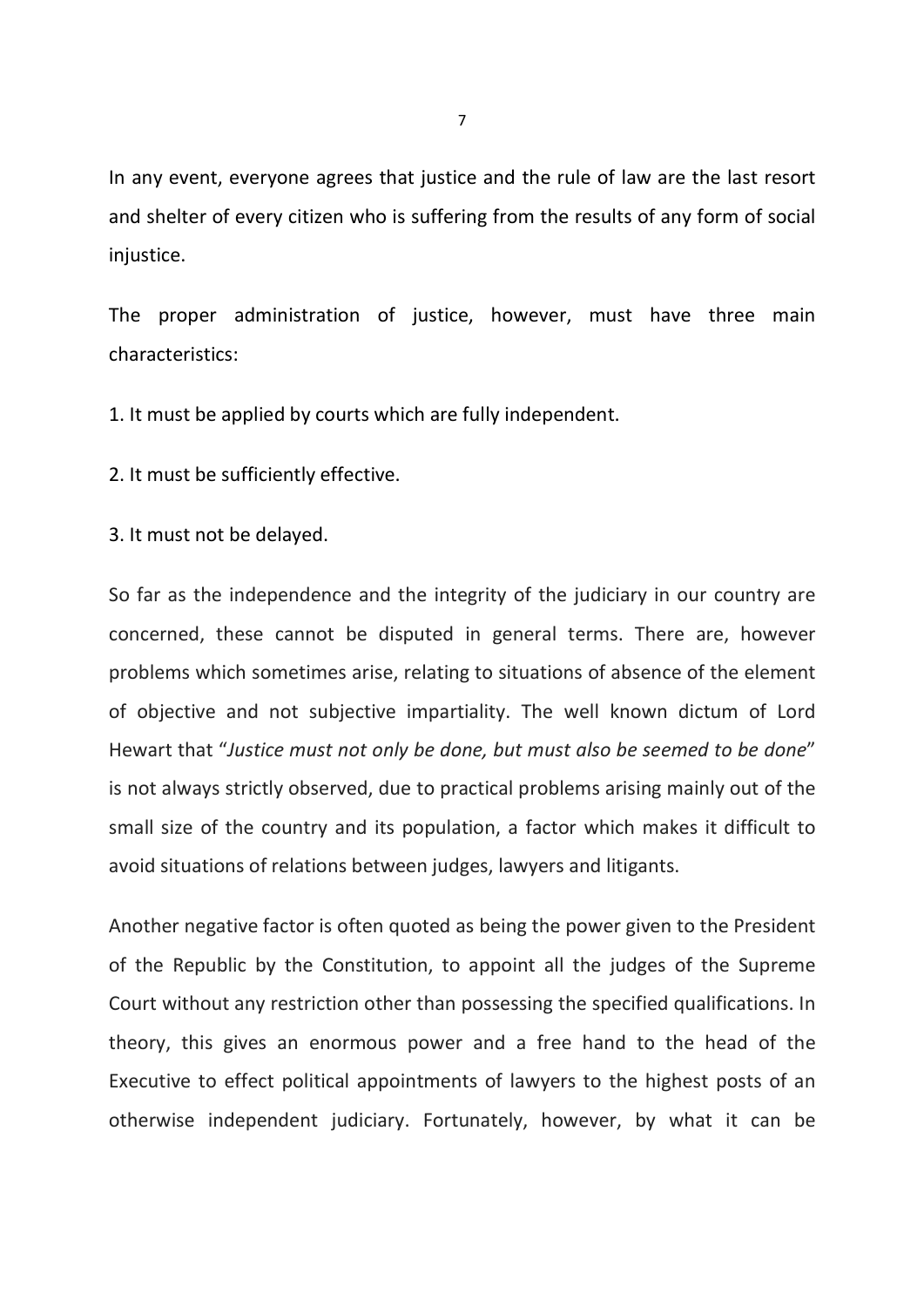described as a convention, or a custom, which is strictly kept uninterruptedly since 1960, with only one exception, Supreme Court judges and Presidents of the Court, are invariably appointed by the Presidents of the Republic amongst the ranks of existing judges of the District courts, whose first appointment is effected by the Supreme Court. This flaw in the whole system of appointing judges to the highest judicial posts will hopefully be improved by the changes provided for in the reform bills which are at present pending before the House of Representatives.

The main and most apparent problem of the administration of justice in our country is definitely the long delays in trying cases by the courts, both at first as well as at second instance. William Gladstone was quoted to have said back in 1868 that "Justice delayed, is justice denied" a comment which since then has become a maxim of law put forward in all cases where there has been a violation of the cardinal principle that cases must be tried within a reasonable time, avoiding undue delays. All efforts undertaken in the past, aiming at resolving, or at least alleviating this problem of undue delays had no positive result whatsoever. In fact, the problem becomes worse year by year. The most ambitious new effort which is now in process lies in the 3 bills aiming at effecting radical reforms in the administration of justice in Cyprus. One of the more radical reforms which are proposed to be enforced is the splitting up of what is now operating as the Supreme Court, into two highest courts namely the Supreme Constitutional Court and the High Court and also the creation of a separate Court of Appeal. The creation of a separate 16 member Court of Appeal is expected to speed up the proceedings for the determination of appeals. All these reforms however will not afford much assistance to the ever existing problems of long

8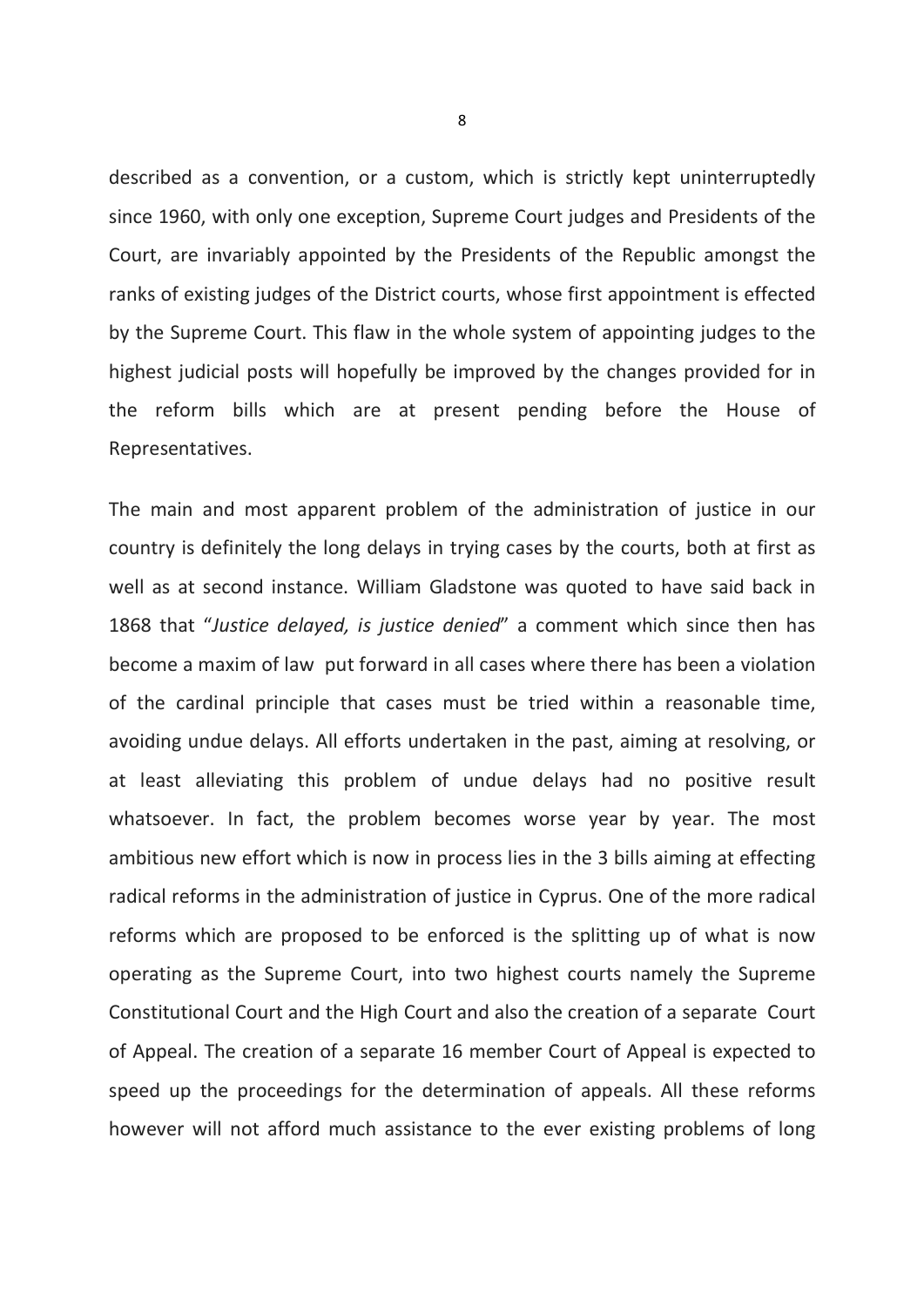delays in the lower District Courts. The only remaining hope in this field, is the implementation of the revised Civil Procedure Rules, provided always that these will be strictly enforced in practice both by the judges as well as by the practicing members of the Bar.

Furthermore, the issue of independence of the Judiciary due to the mode of appointment of judges to the highest judicial posts will be greatly improved. The existing situation according to which all judges of the Supreme Court are appointed by the President of the Republic, remains undisturbed by the reform bills, albeit the qualification that the President will be appointing judges to the highest judicial posts from a panel of proposed candidates which will be prepared by a Consultative Judicial Council consisting of the judges of the Supreme Constitutional Court, the Attorney General of the Republic and the Chairman of the Bar Council. This is definitely a great improvement, but in my opinion, it does not reach the ideal situation of having a fully independent body which will undertake to effect judicial appointments and promotions.

Talking about the need for independence of high constitutional institutions, I cannot but refer to my term of office as the Attorney General of the Republic. During this term which lasted from 2013 – 2020, the situations in which I had to stand up and fight in order to defend, preserve and upgrade the independence of this office, were unfortunately not rare. Apart from repelling any instances of attempted extraneous interventions, we tried to give the message that the functions of the Law Office of the Republic are carried out away from any party or other political considerations. We even prepared and submitted to the Executive a complete and fully comprehensive bill which for the first time was designed to